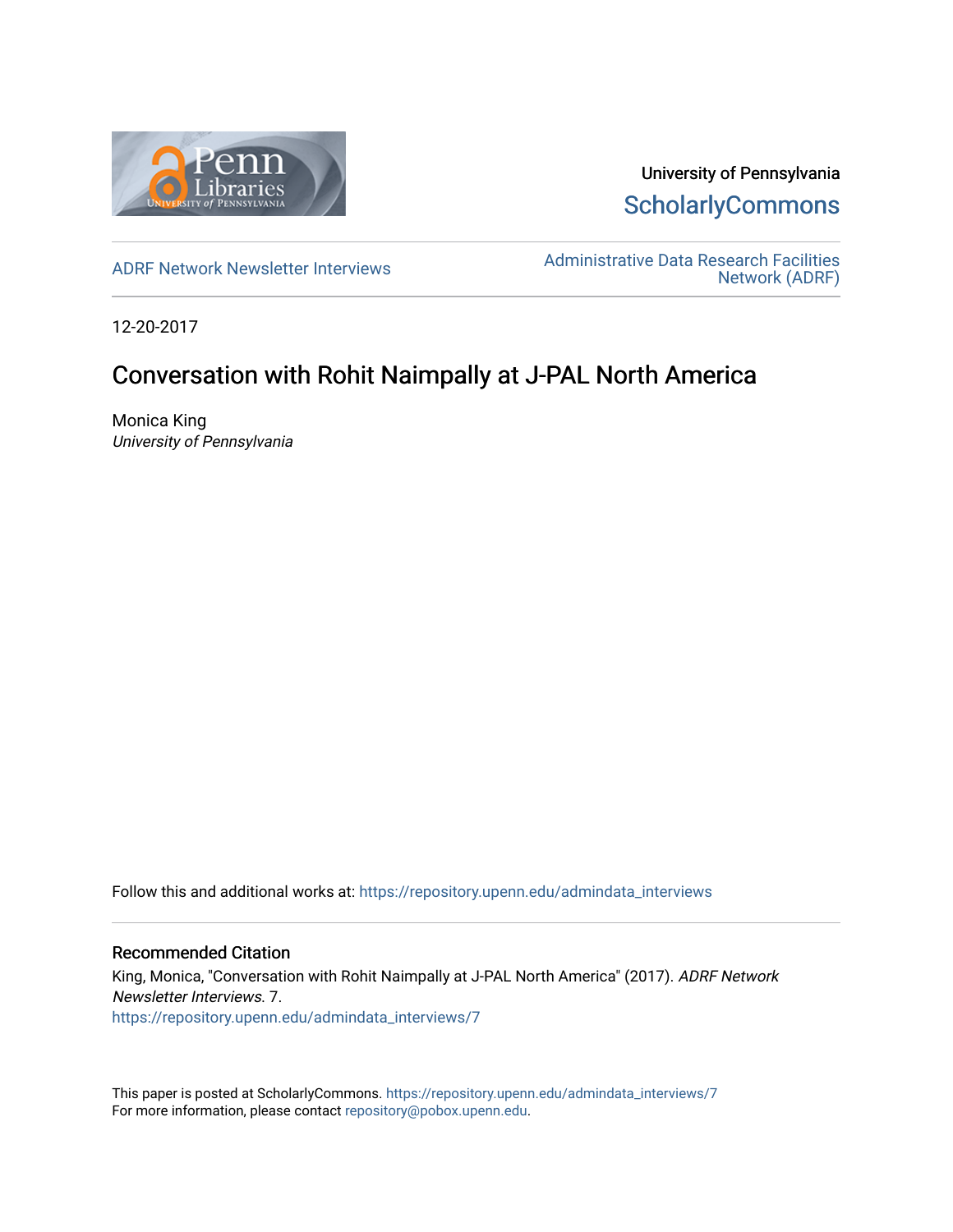# Conversation with Rohit Naimpally at J-PAL North America

# Creative Commons License



This work is licensed under a [Creative Commons Attribution-Noncommercial-No Derivative Works 4.0](http://creativecommons.org/licenses/by-nc-nd/4.0/) [License](http://creativecommons.org/licenses/by-nc-nd/4.0/).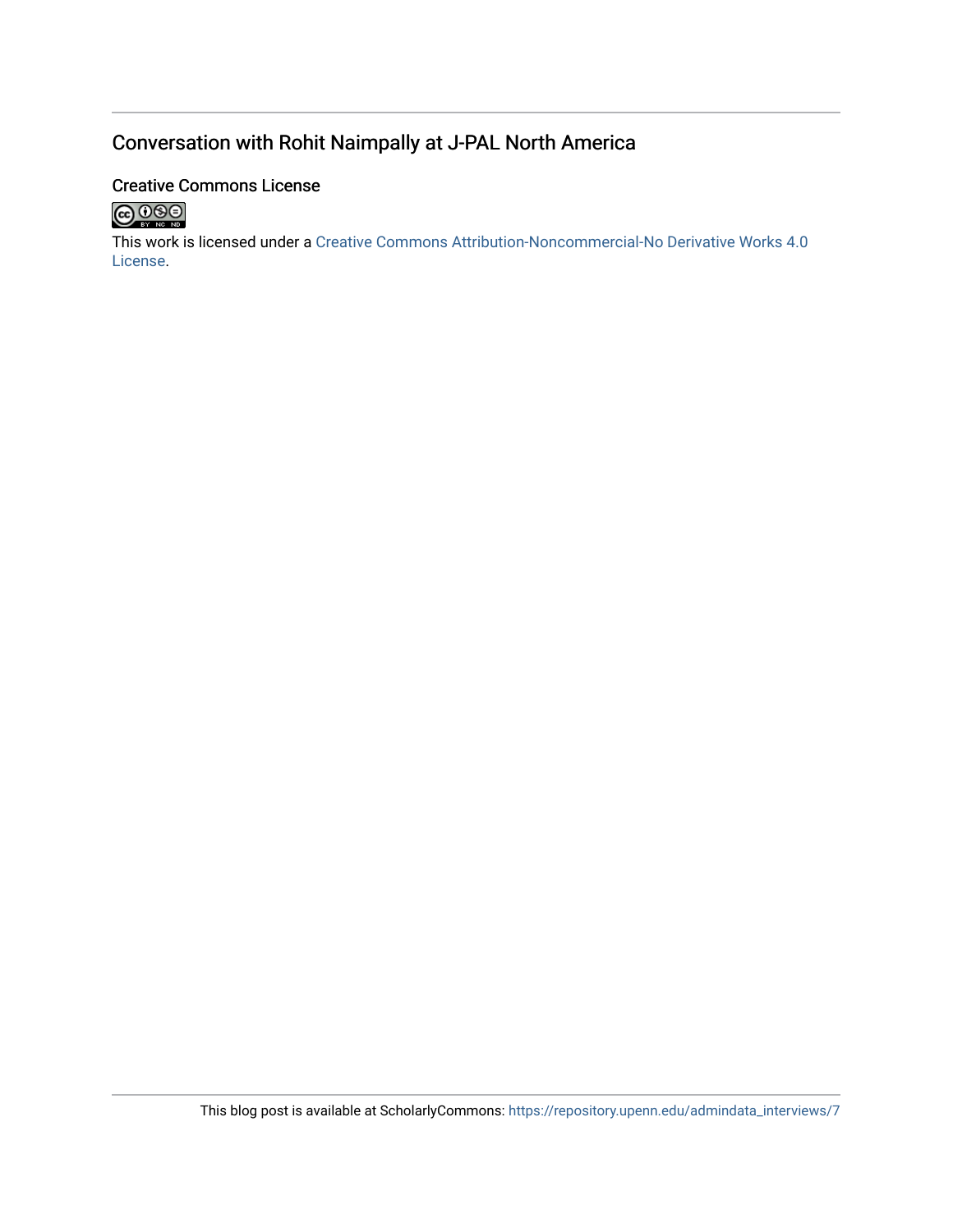### **Conversation with Rohit Naimpally at J-PAL North America**

December 20, 2017 By Monica King

We talked to Rohit [Naimpally,](https://www.povertyactionlab.org/naimpally) research and policy manager at J-PAL North America, about the work that they are doing in administrative data. This conversation has been lightly edited for publication.

#### **Monica King: Could you talk a little about J-PAL North America and how it got started?**

Rohit Naimpally: J-PAL is primarily known for our international work supporting and running randomized evaluations. Our North America offices started in 2013 with initial funding from the Alfred P. Sloan Foundation and the Laura and John Arnold Foundation. Over time we realized that there are a lot of commonalities in the research that we do internationally and in North America, but there are some things that are pretty unique to the research done in North America. One of the things is the availability and use of administrative data here. We learned that all the resources we created for our researchers and affiliates in our network have typically focused on research done elsewhere where there hasn't been this wealth of administrative data.

### **Tell me more about J-PAL North America's work with administrative data.**

With J-PAL North America, we've done two main things in administrative data.

One is a [guide](https://www.povertyactionlab.org/admindataguide) to using administrative data for randomized evaluation. This is a 40-page guide that we built that came out last year. Basically it guides people on the specific needs of administrative data and how they can be applied in the context of randomized evaluation. Although it's targeted very much toward our researchers, we think it's more broadly applicable to people using administrative data in general. The guide goes through a number of things such as data security, data access, data flow, how to be compliant with various requirements.

The second thing we've done is building out our [catalog](https://www.povertyactionlab.org/admindatacatalog) of administrative datasets. The catalog was started with datasets that have been used in J-PAL North America evaluations. With each dataset we looked at a variety of things – where the data are available, whether or not it's free, what topics are covered, how you can gain access. The idea is to build out this catalog or library of various administrative datasets that are used in social sciences research and economics research.

#### **What are you looking forward to the most in the coming new year?**

We're looking forward to growing our catalog. As part of our plan, we also hope to have more examples of Data Use Agreements signed in the past, examples of informed consent, and provide general guidance and advice on the data sharing process.